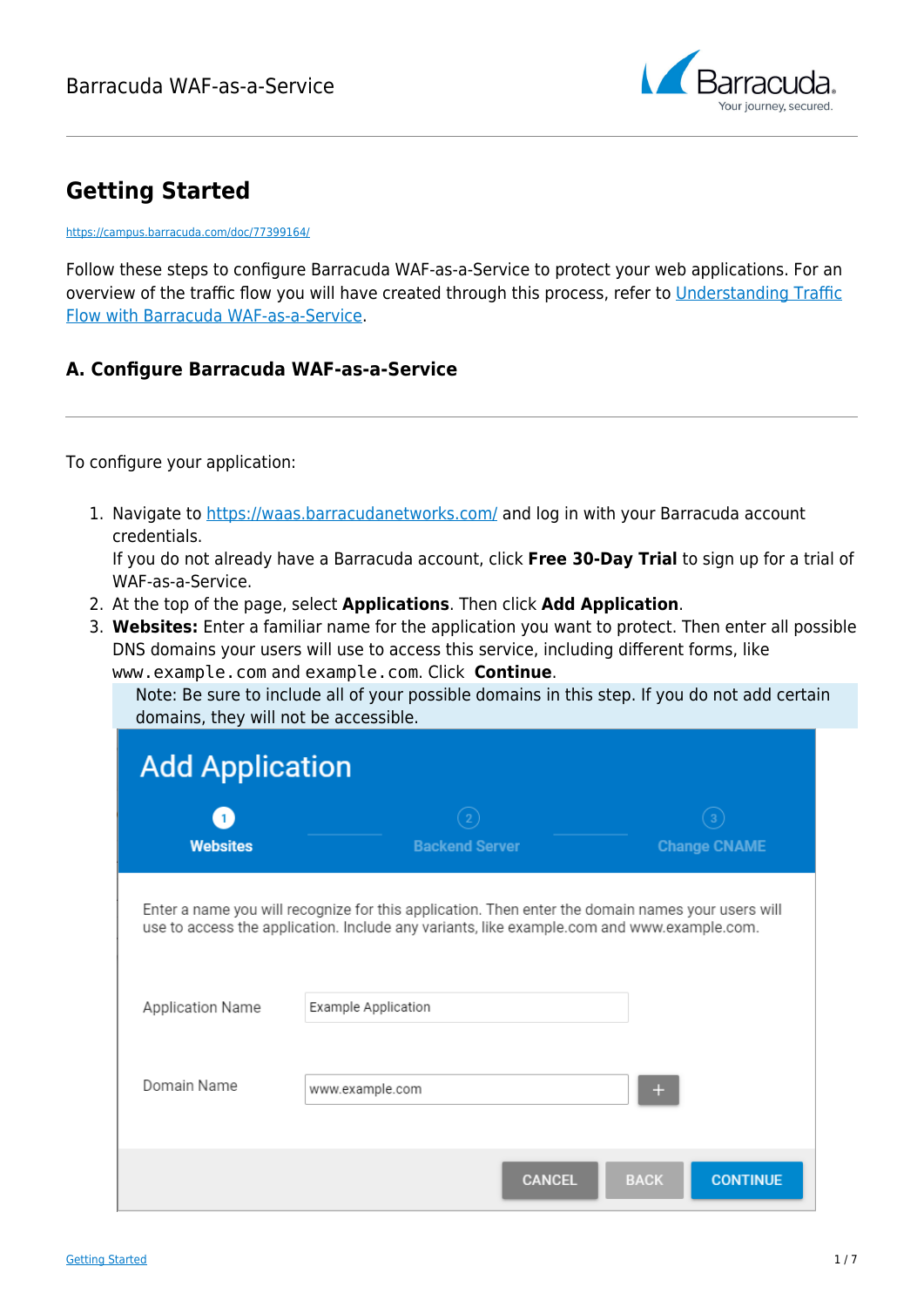

### 4. **Backend Server:**

Specify the protocol for the backend server – HTTP or HTTPS, then specify its public IP address or Hostname and port that resolve to the public IP address. This is typically the current IP Address or hostname associated with the DNS domains you entered in step 1.

Click **Test Connection** to ensure that Barracuda WAF-as-a-Service can connect to the backend server. When you have successfully tested the connection, click **Continue**.

**If you cannot reach the backend server:** You have the option to continue with the setup without fixing the connection at that time. Read the message, then click **Continue anyway**, then click **Add**. You must still fix the connection issue before your application can work. Refer to [Backend IP Address Errors](http://campus.barracuda.com/doc/77399166/) for troubleshooting information.

**Allowing the IP address to access your backend server**: If you protect your backend server with a firewall, expand the lower section of this window, as shown below. Specify the IP address for your backend server to make it accessible.

To view a list of Barracuda WAF-as-a-Service IP addresses to add to your firewall allow list:

- 1. Enter the IP address or hostname for your backend server, then click **Get IP Addresses**. A message appears with IP addresses you need to allow.
- Allow the IP addresses on your backend server.
- Click **Test Connection**.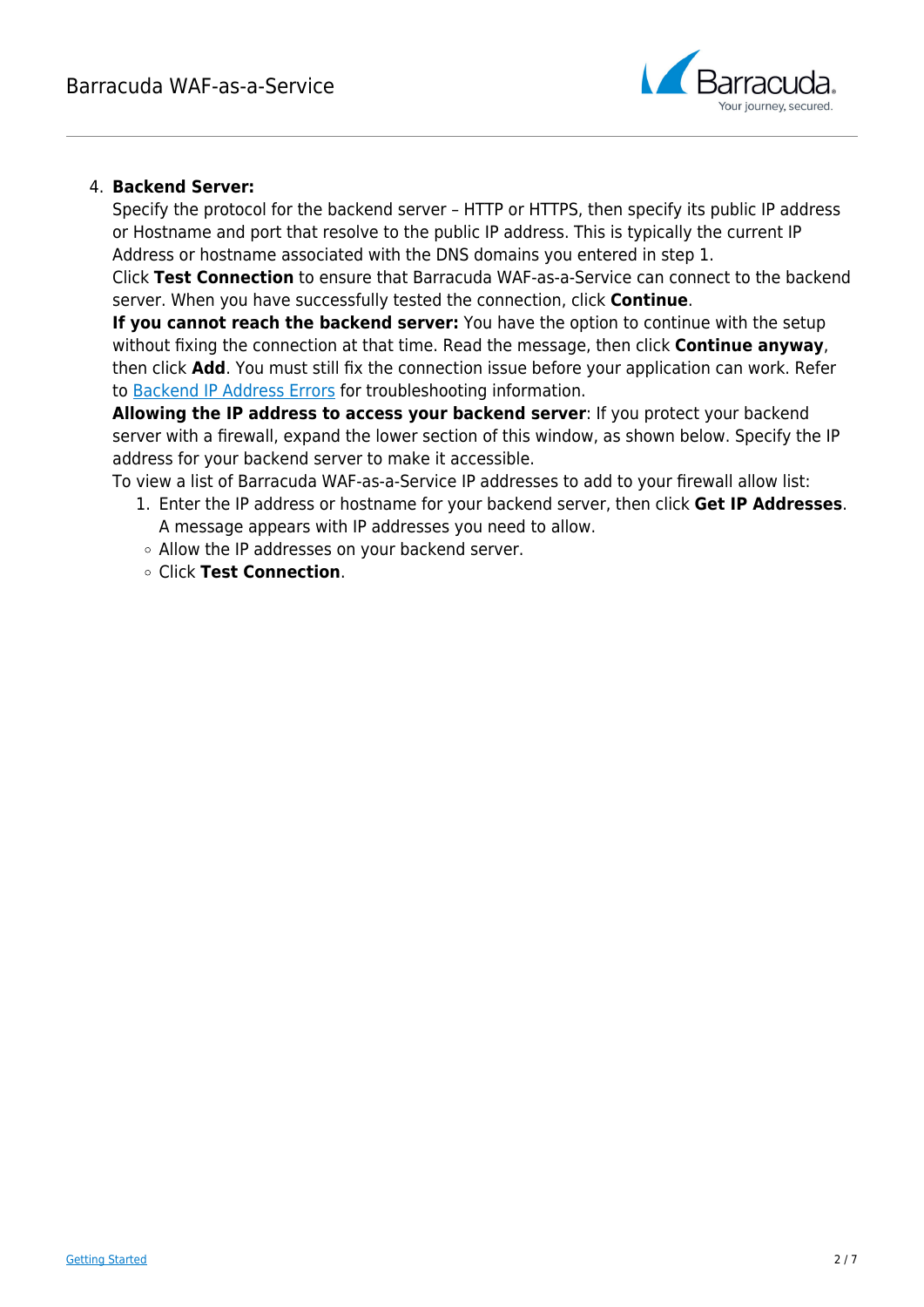

| <b>Add Application</b>                                                                                                                                       |                                                                            |                                            |  |  |
|--------------------------------------------------------------------------------------------------------------------------------------------------------------|----------------------------------------------------------------------------|--------------------------------------------|--|--|
|                                                                                                                                                              | $\overline{2}$                                                             |                                            |  |  |
| <b>Websites</b>                                                                                                                                              | <b>Backend Server</b>                                                      | <b>Change CNAME</b>                        |  |  |
|                                                                                                                                                              | Enter the public address where Barracuda will direct your website traffic. |                                            |  |  |
| Backend Server Protocol                                                                                                                                      | <b>HTTPS</b>                                                               |                                            |  |  |
|                                                                                                                                                              |                                                                            |                                            |  |  |
|                                                                                                                                                              | IP Address or Hostname                                                     | Port                                       |  |  |
| Backend Server                                                                                                                                               | 111.160.13.20                                                              | <b>TEST CONNECTION</b><br>443              |  |  |
| Enter your backend server address below to get a list of IP addresses to allow. For more<br>information, see Restricting Direct Traffic on Barracuda Campus. |                                                                            |                                            |  |  |
|                                                                                                                                                              | IP Address or Hostname                                                     |                                            |  |  |
| <b>Backend Server</b>                                                                                                                                        | 111.160.13.20                                                              | <b>GET IP ADDRESSES</b>                    |  |  |
| 64.113.48.0/20<br>$-34.228.125.58/32$<br>$-52.231.100.96/29$<br>$-52.231.138.0/29$                                                                           | Allow the following IP ranges, then click Test Connection above.           |                                            |  |  |
|                                                                                                                                                              |                                                                            | <b>CANCEL</b><br><b>BACK</b><br><b>ADD</b> |  |  |

**Note**: The IP address used to test your connection is 34.228.125.58.

**Change CNAME:** Copy the CNAME domain provided so you can update your DNS records through your hosting provider. The CNAME is structured as app######.prod.cudawaas.com. After copying the information, click **Close**.

You must configure CNAMEs for all of the domains you entered in Step 1 for your application configuration to be marked as configured.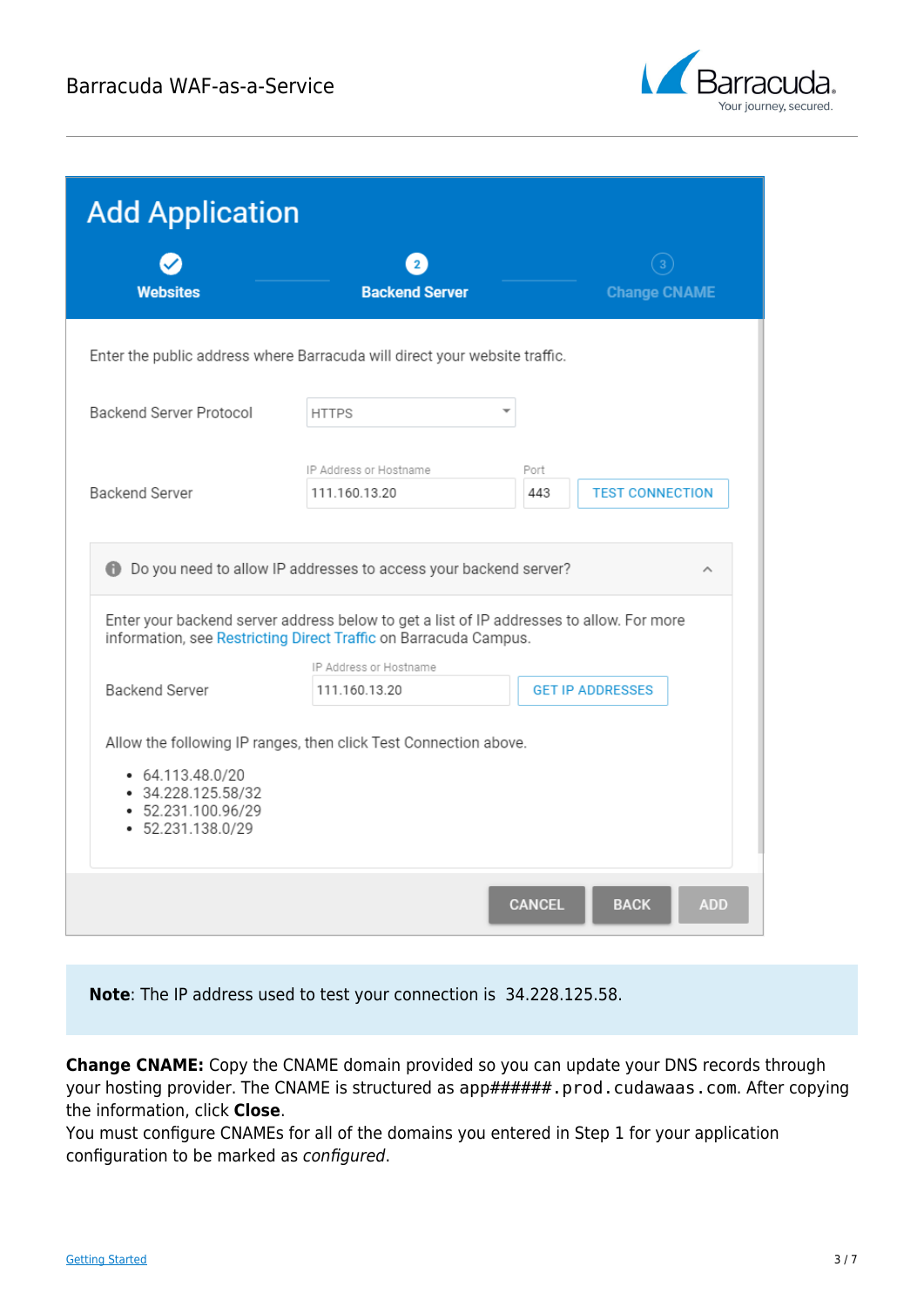

| <b>Add Application</b>                                                                                                                                                                                                                                                                                                                                                                                                                                                                                                       |                       |                             |  |  |
|------------------------------------------------------------------------------------------------------------------------------------------------------------------------------------------------------------------------------------------------------------------------------------------------------------------------------------------------------------------------------------------------------------------------------------------------------------------------------------------------------------------------------|-----------------------|-----------------------------|--|--|
| <b>Websites</b>                                                                                                                                                                                                                                                                                                                                                                                                                                                                                                              | <b>Backend Server</b> | <b>Change CNAME</b>         |  |  |
| Visit your hosting provider's dashboard to change your DNS records. Use a CNAME record type. If<br>you currently have a different record type, you might need to remove it and add a CNAME record.<br>Not sure which hosting provider to use? Check the Registrar section here<br>Important: It may take 3-60 minutes to fully provision your application. To ensure access to your application is not interrupted,<br>check the Endpoints page to confirm your application is provisioned before changing your DNS records. |                       |                             |  |  |
| <b>DOMAIN</b>                                                                                                                                                                                                                                                                                                                                                                                                                                                                                                                | <b>CURRENT RECORD</b> | CHANGE CNAME TO             |  |  |
| www.example.com                                                                                                                                                                                                                                                                                                                                                                                                                                                                                                              | 93.184.216.34         | app569337.prod.cudawaas.com |  |  |
|                                                                                                                                                                                                                                                                                                                                                                                                                                                                                                                              |                       | <b>CLOSE</b>                |  |  |

#### **Before You Continue...**

To avoid downtime, wait until your application is completely provisioned before changing DNS information in Section B below.

Navigate to the **Endpoints** page for this application. On that page, a message displays while the new application is provisioning, a process that can take up to 20 minutes. Wait until the message disappears, so you know the provisioning process is complete.

### **B. Add CNAME Records**

Go to your domain provider's DNS management portal to add the CNAME record you created in the previous step. Adding the CNAME record will redirect all of your web application traffic to Barracuda WAF-as-a-Service. If you already have a CNAME record for your domain, edit the existing record. If you already have an A record for your domain, delete the A record first, then create the CNAME record.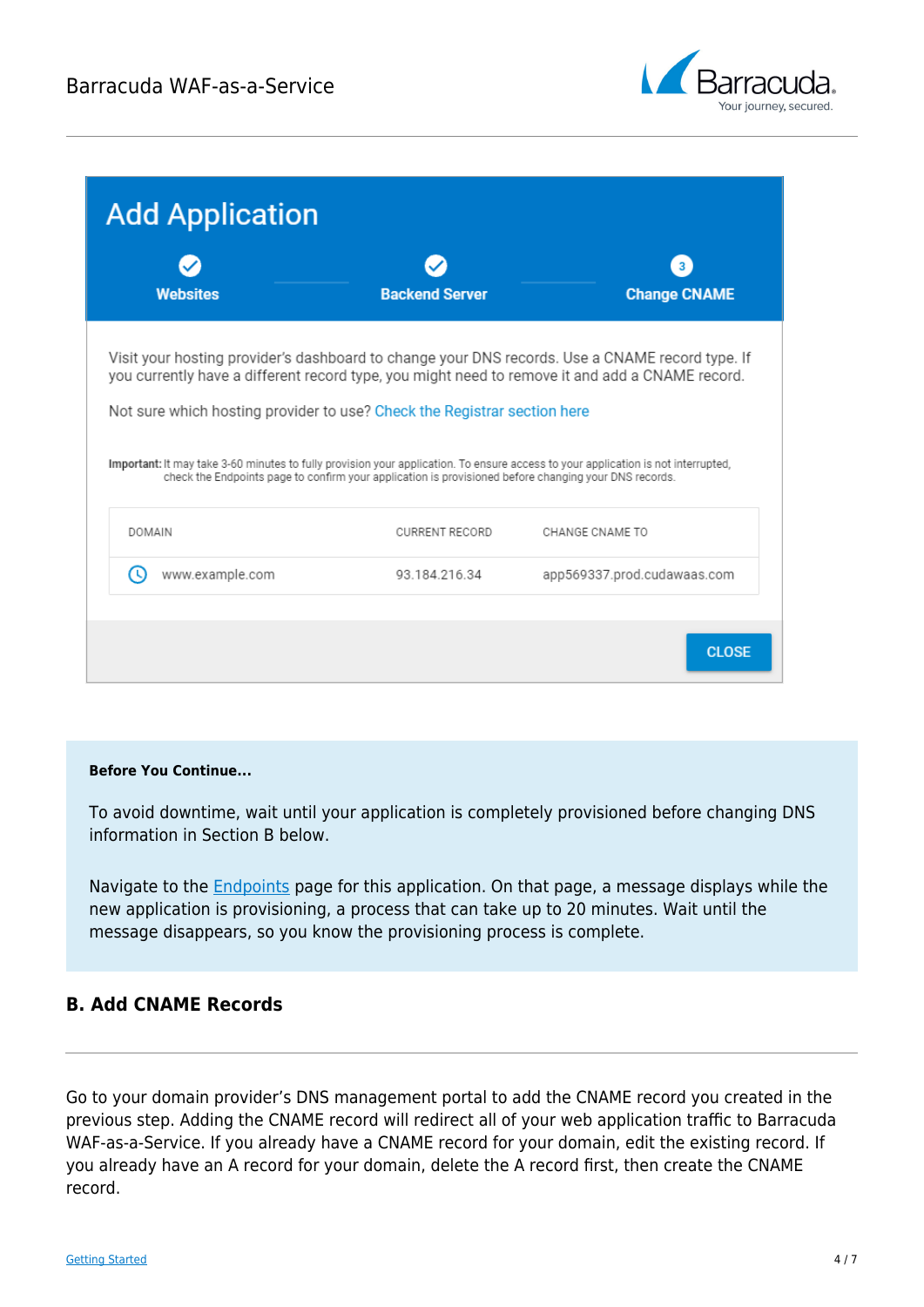

Note that it is important to use the CNAME record for DNS instead of using an IP address. IP addresses might change as a result of traffic management or data center maintenance, but CNAME records do not change. Using the CNAME for configuration ensures that you will not have to update your DNS record if your IP address changes.

Reach out to your domain provider directly with any questions.

For your convenience, here is a list of popular domain provider knowledgebase entries to help you change your DNS records.

- [GoDaddy](https://www.godaddy.com/help/change-an-a-record-19239)
- [NameCheap](https://www.namecheap.com/support/knowledgebase/article.aspx/319/2237/how-can-i-set-up-an-a-address-record-for-my-domain)
- [HostGator](http://support.hostgator.com/articles/hosting-guide/lets-get-started/dns-name-servers/changing-dns-records)
- [BlueHost](https://my.bluehost.com/cgi/help/559)
- [IONOS by 1&1](https://help.1and1.com/domains-c36931/manage-domains-c79822/dns-c37586/change-your-domain-s-ip-address-a-record-a599296.html)

Note that these sites were current at time of publication and are not affiliated with Barracuda Networks.

After you complete the standard steps above, you will have HTTP redirect service on port 80 and HTTPS service with automatic certificate on port 443. Note that certificates can only be generated successfully after you have updated the DNS to point to all available domains and the endpoint is marked as configured.

Note that your application starts in monitoring mode. For more information, refer to [Understanding](http://campus.barracuda.com/doc/77401089/) [Monitor and Block Modes](http://campus.barracuda.com/doc/77401089/).

## **C. Restrict Direct Traffic**

Barracuda WAF-as-a-Service automatically assigns regions for your application. If you want to change a region, follow the instructions in [Restricting Direct Traffic](http://campus.barracuda.com/doc/77401091/). Note that when you change a region, you must allow a new list of IPs in your firewall.

#### **D. Subscribe to Receive Notifications**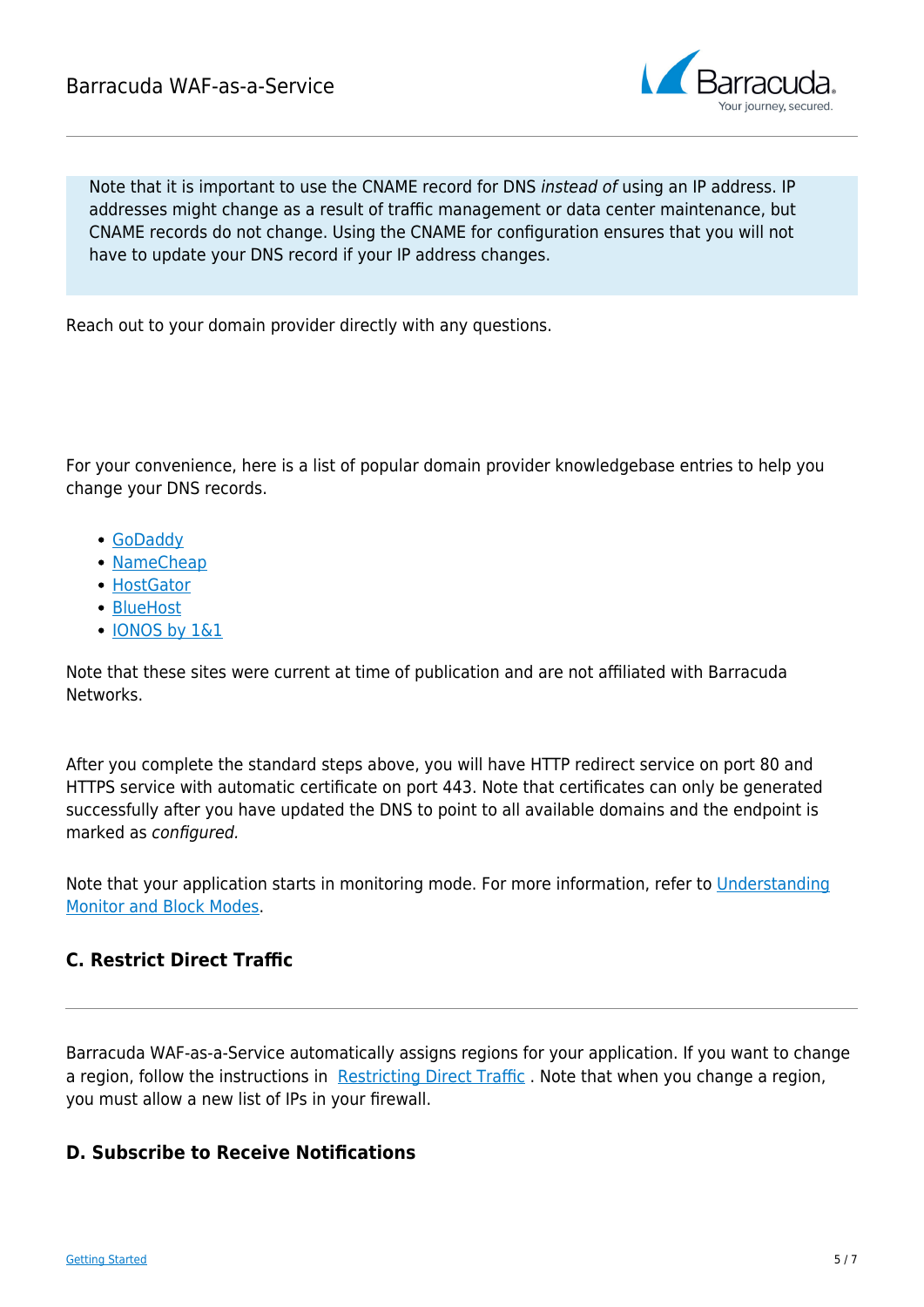

It is important that you be informed of incidents or scheduled maintenance that might affect your deployment of Barracuda WAF-as-a-Service. You can sign up to receive notifications automatically.

To sign up for notifications:

- 1. Navigate to the Barracuda Status Page https://barracuda.statuspage.io/#
- 2. Click **Subscribe to Updates**.
- 3. Add your information for your preferred contact method, then click **Subscribe via**...